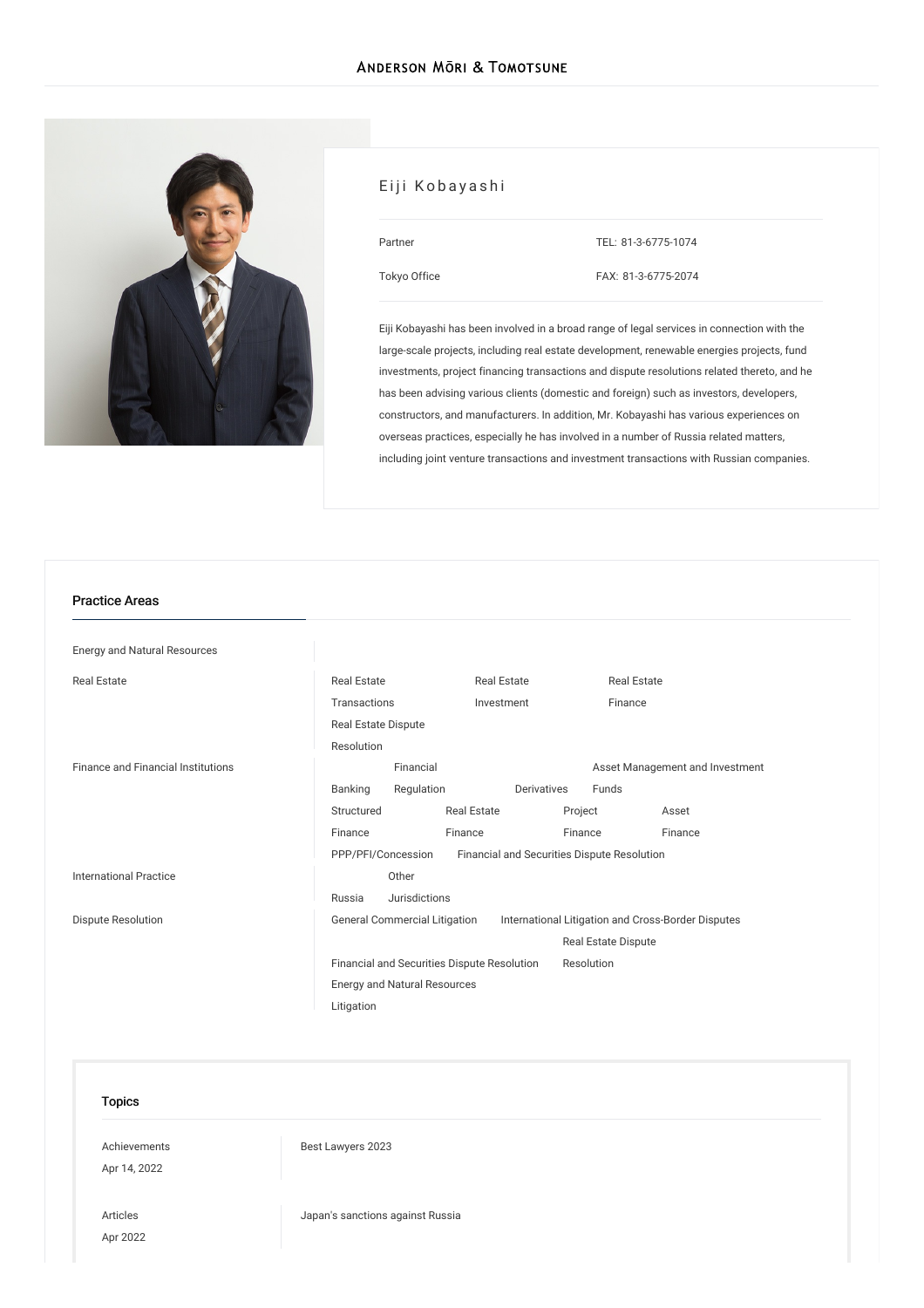## Practice Groups

| <b>Energy Practice Group</b> | Asia and Emerging Countries Practice Group | <b>Financial Services &amp; Transactions Group</b> |
|------------------------------|--------------------------------------------|----------------------------------------------------|
| Capital Markets Group        |                                            |                                                    |

## Background

| Mar 1999            | Hitotsubashi University (LL.B.)                                   |
|---------------------|-------------------------------------------------------------------|
| Oct 2000            | The Legal Training and Research Institute of the Supreme Court of |
|                     | Japan                                                             |
| Jun 2006            | University of Southern California Law School (LL.M.)              |
| Oct 2006 - Mar 2007 | Associated with Milbank, Tweed, Hadley & McCloy (New York Office) |

# Publications

| Japan's sanctions against Russia<br>Business Lawyers' website                                                                  | Apr 2022 |
|--------------------------------------------------------------------------------------------------------------------------------|----------|
| Practical notes on listing company's disclosure practice regarding Russia-Ukraine war<br>Shiryouban Shoji Homu (Apr 2022)      | Apr 2022 |
| Guidebook of English Language Contracts around the World<br>Shojihomu Co., Ltd.                                                | Apr 2019 |
| How to set and exercise the security interests under Russia law<br>Business Law Journal, No.120                                | Mar 2018 |
| Doing Business in Hungary (Part 4) Dispute Resolution and Tax<br>Kokusai Shoji Homu, Vol.42, No.9                              | Sep 2014 |
| Doing Business in Hungary (Part 3) IP Law and Competition Law<br>Kokusai Shoji Homu, Vol.42, No.8                              | Aug 2014 |
| Doing Business in Hungary (Part 2) Real Estate Law and Labor Law<br>Kokusai Shoji Homu, Vol.42, No.7                           | Jul 2014 |
| Doing Business in Hungary (Part 1)<br>Kokusai Shoji Homu, Vol.42, No.6                                                         | Jun 2014 |
| Q&A: Strategies for Corporate Law Practice in Asia and Emerging Countries<br>Shoji Homu                                        | Apr 2013 |
| Points regarding mega solar project finance under the The Act on Special Measures concerning the Procurement of Renewable      | Oct 2012 |
| <b>Electric Energy</b><br>The Turnaround & Credit Management, No.138                                                           |          |
| New Regulatory regime for OTC derivatives: Japan's tightening of the rules<br>The Euromoney Derivatives Handbook               | Dec 2011 |
| Legal structure concerning the Account Management Institution and its debt collection<br>Capital Market Monthly, No.311        | Jul 2011 |
| OTC derivatives: Moving forward<br>IFLR The 2011 Guide to Japan                                                                | Jan 2011 |
| Consideration Concerning Legal Issues for Transactions of Book-Entry Transfer Securities<br>Junkan Kinyu Houmu Jijyo, No. 1848 | Oct 2008 |
| 2005 ISDA Collateral Guidelines (Japan)                                                                                        | Nov 2005 |
| Guide to Japan's New Corporation Law: An analysis of the new corporate system based upon a review of the new provisions        | Aug 2005 |
| 2005 ISDA Collateral Guidelines                                                                                                | Mar 2005 |

## Lectures

| Key issues to know for doing business with Russian companies<br>Anderson Mori & Tomotsune                                  | Jun 27, Oct 5, 2017 |
|----------------------------------------------------------------------------------------------------------------------------|---------------------|
| Infrastructure funds - Practice and Outlook<br>Seminar Info                                                                | May 20, 2016        |
| The Future of Energy Business and the Legal and Practical Affairs of Renewable Energy Project<br>Anderson Mori & Tomotsune | Sep 18, 2012        |
| Practices of primary listings in Hong Kong by Japanese enterprises<br>Deacons, Anderson Mori & Tomotsune                   | Sep 6, 2012         |
| Legal Analysis on Governmental Bond Transfer System<br>Core Sciense                                                        | 2003                |

### Achievements